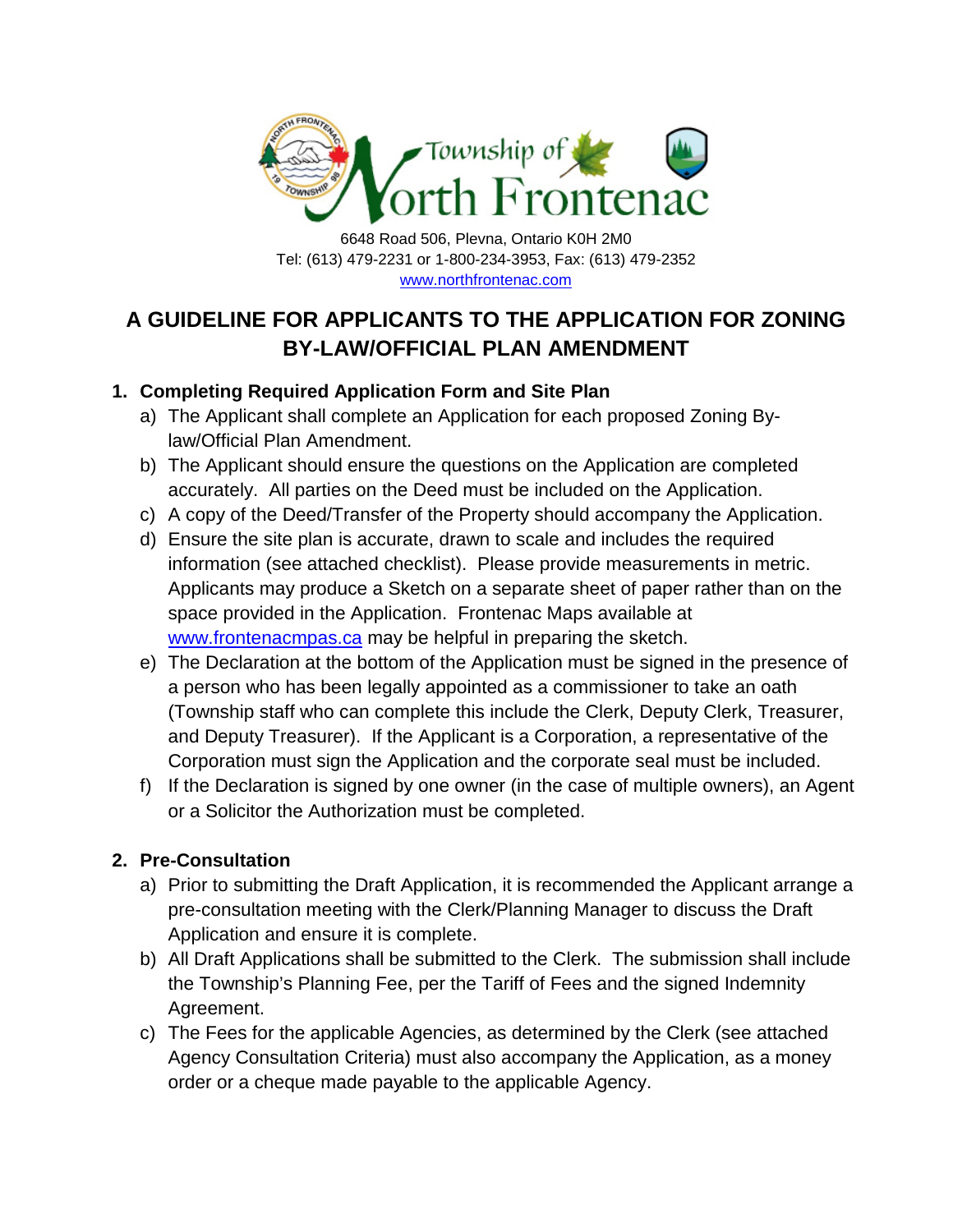d) The Secretary will assess the Application to determine if the Application has been accurately completed and if the site plan is acceptable. Any Application that is not complete or accurate will be returned to the Applicant along with the fees, until it is properly completed and re-submitted.

#### **3. Processing and Circulating the Application**

- a) The Clerk will deem the Application complete and schedule the Public Meeting. The scheduled Public Meeting will be determined based on the Council of the Township of North Frontenac's schedule and the required circulation of the Application.
- b) The Clerk will provide the Applicant with a cover letter (containing pertinent information); a copy of the completed Application; Notice of Complete Application (includes the date, time and location of the Public Meeting); and a land marking card(s).
- c) The land marking card is a laminated sign(s) which provides information about the proposed Zoning By-law/Official Plan Amendment. The Applicant is required to post the card(s) along the road frontage and waterfront, if applicable. The Applicant may also be required to post additional signs on a main road to ensure the property is easily located and the public are notified of the Application. It is imperative the sign can be easily seen by anyone required to inspect the property.
- d) A copy of the Application, Notice of Application and the required fee (if applicable) will be provided by the Clerk to the applicable agencies and the Township's Contract Planner. A minimum of 20 days' Notice is required. The Township would therefore require the completed Application and fees at least one month before.
- e) A copy of the Notice and applicable information will be provided by the Clerk to every property owner and/or tenant who owns or resides on property within 120 metres of the subject land.

# **4. Public Meeting**

- a) Council will consider reports from the Planner and Agencies, and public comments.
- b) The schedule for Council Meetings is determined by the Council, at the end of the previous year and posted on the Township's website. The Meetings are held at the Clar/Mill Fire Hall Upstairs Meeting Room unless another location is determined necessary (this information will be included on the Notice of Complete Application).
- c) All Meetings are open to the public. Members of the public are provided an opportunity to speak with respect to an Application.
- d) A Public Meeting provides an opportunity for Applicants or Agents to answer and pose questions, provide and request additional information and to respond to reports from agencies to which the application was circulated.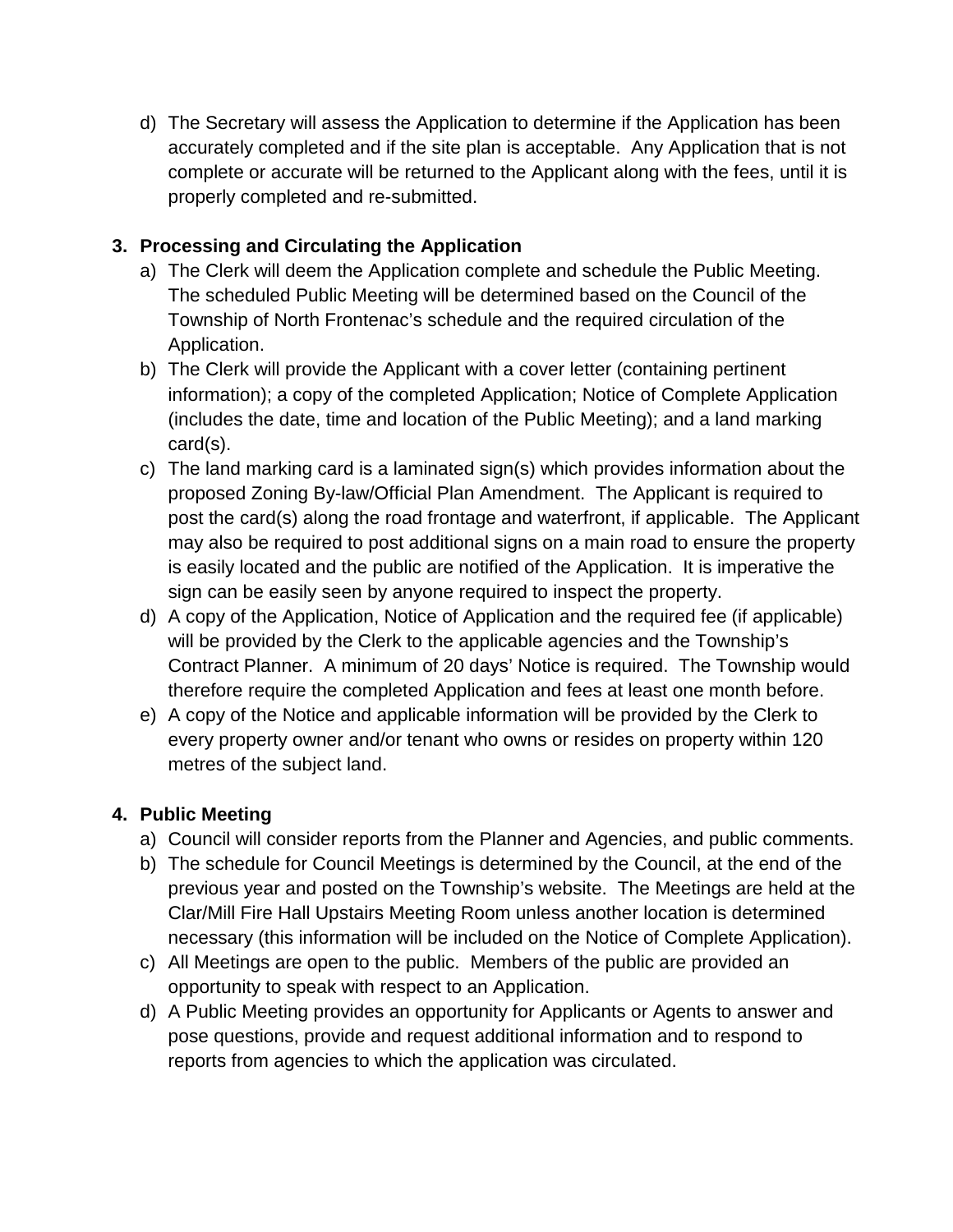- e) It is in the Applicant's best interest to attend the Public Meeting. If an Applicant does not attend or is not represented at the meeting Council will proceed with the Public Meeting.
- f) A Notice of Passing will be provided to the Applicant within fifteen (15) days of the Public Meeting.

# **5. Appealing a Decision or Condition of Zoning By-law/Official Plan Amendment**

- a) If a Decision to an Application is not made within 120 days from the date the completed Application was submitted, the Applicant may appeal the matter to the Ontario Municipal Board (OMB) for deliberation.
- b) Anyone wishing to appeal the Decision shall complete an Appellant Form. Forms are available on the OMB website at<www.omb.gov.on.ca> or from the Clerk. An OMB fee made payable to the Minister of Finance is required. The completed form and fee shall be submitted to the Clerk within the appeal period.
- c) The Clerk will advise the Applicant if there is an Appeal filed.
- d) If no appeal is filed within the twenty (20) day appeal period, the Decision of the Council becomes final and binding.